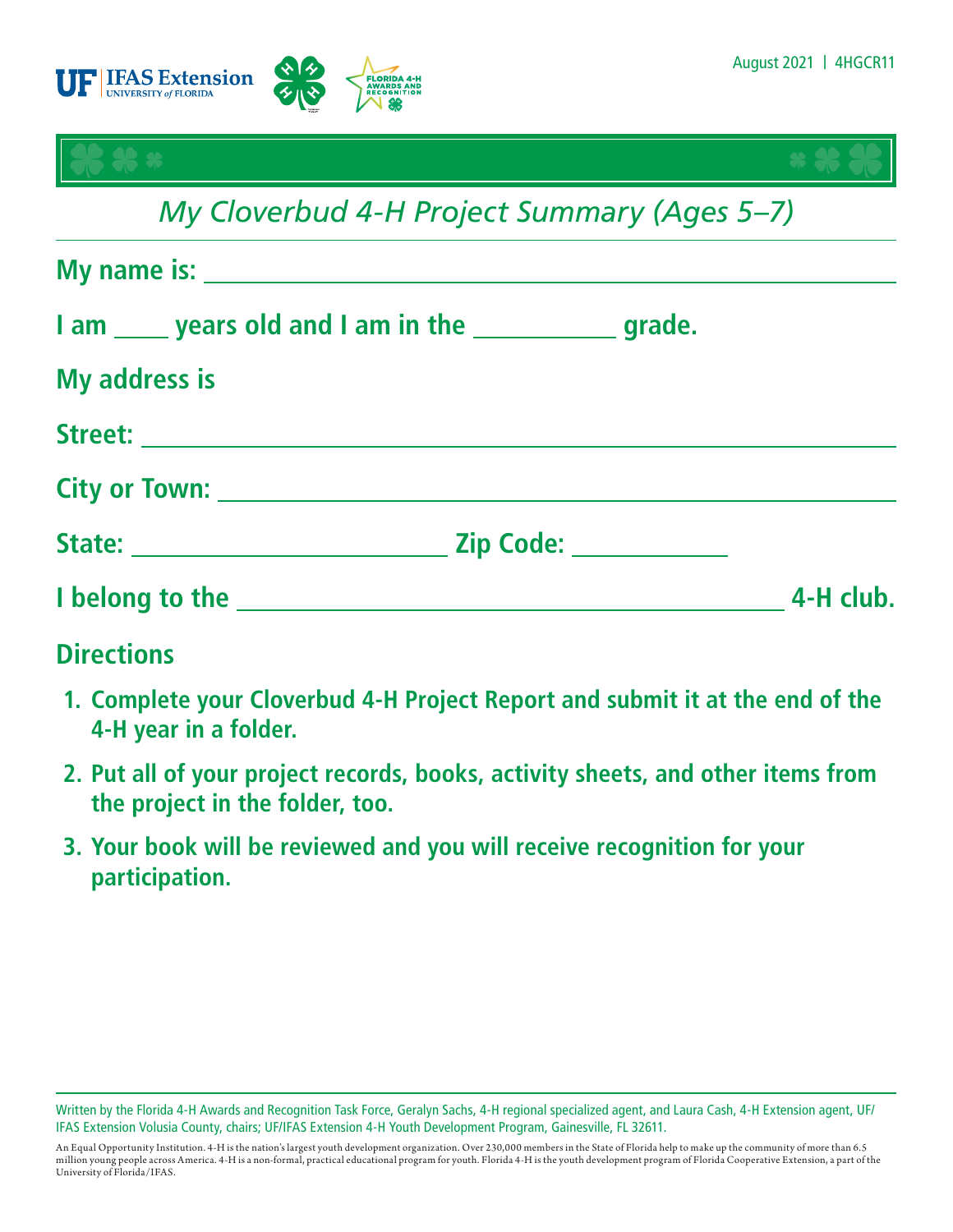# **I chose to work on these projects this year:**

| -2                                 |  |
|------------------------------------|--|
|                                    |  |
| Why did you choose these projects? |  |

| Answer the questions by putting checks in the boxes.                                     |            |           |  |
|------------------------------------------------------------------------------------------|------------|-----------|--|
| Did you learn how to say the American Pledge?                                            | <b>Yes</b> | <b>No</b> |  |
| Did you learn how to say the 4-H Pledge?                                                 | <b>Yes</b> | <b>No</b> |  |
| Did you thank your club leader(s)?                                                       | <b>Yes</b> | <b>No</b> |  |
| Did you participate in community service?                                                |            |           |  |
| If so, what did you do?                                                                  | <b>Yes</b> | <b>No</b> |  |
| Did you do a 4-H demonstration for your club and/or county? If so, what<br>was it about? | <b>Yes</b> | <b>No</b> |  |
| Did you exhibit something you made?                                                      |            |           |  |
| If so, what was it?                                                                      | <b>Yes</b> | <b>No</b> |  |

 $\overline{a}$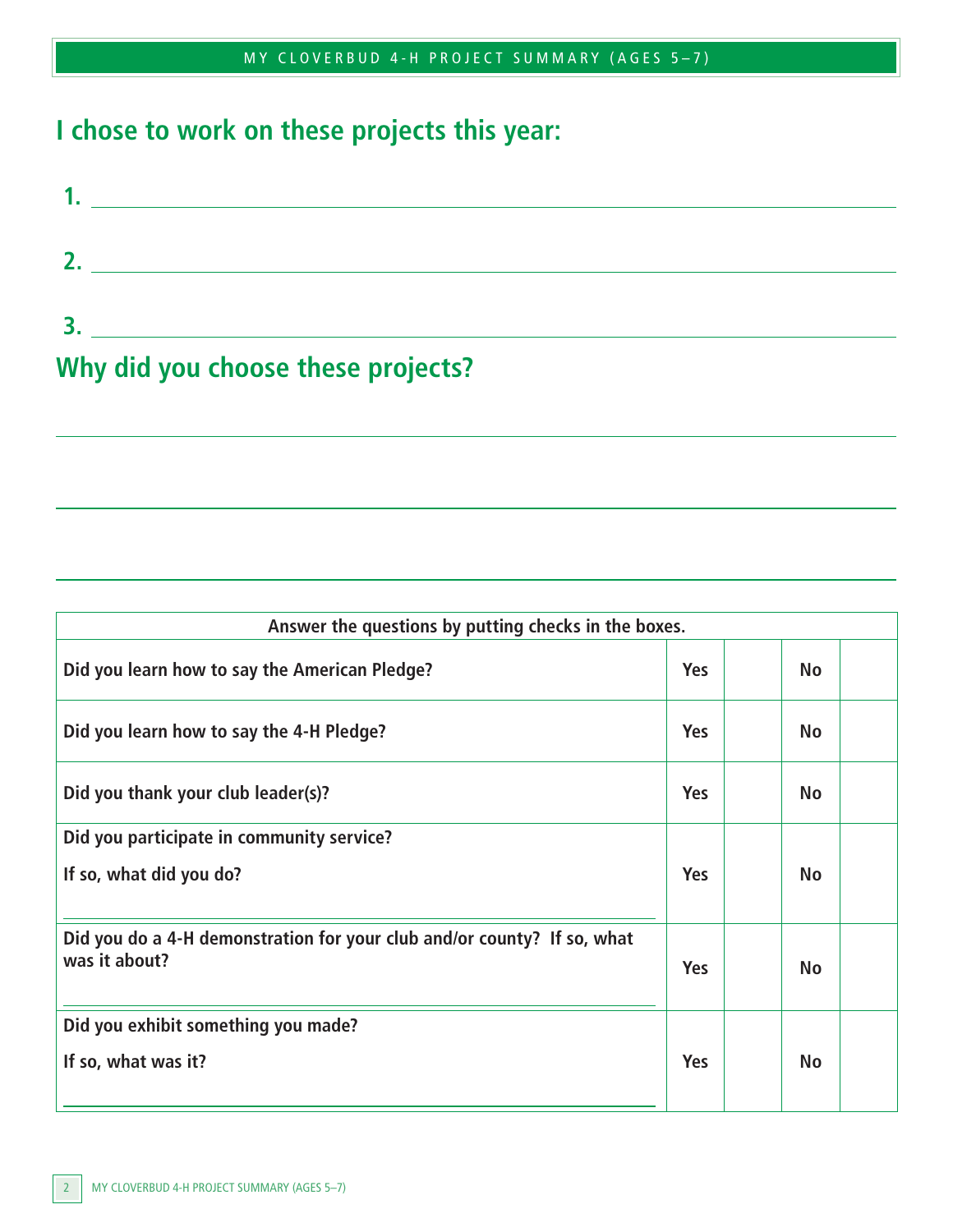## **My Cloverbud 4-H Project Story**

**Some of my favorite project activities this year were**

**This year I learned to**

 $\overline{a}$ 

 $\overline{a}$ 

 $\overline{\phantom{0}}$ 

**Next year I want to learn about**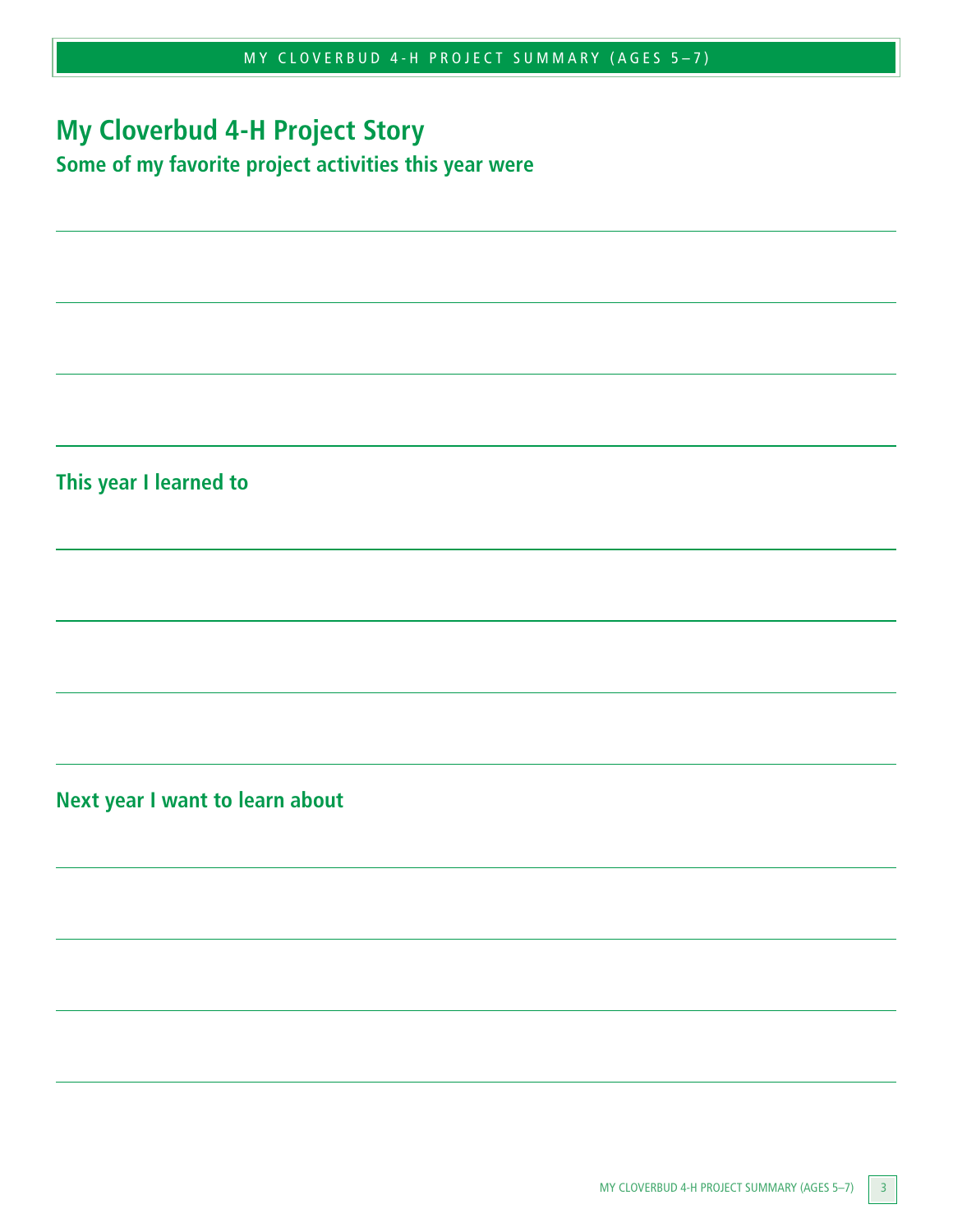# **My Cloverbud 4-H Project Pictures**

You may draw pictures of your project(s) activities or paste photos of them.

|        | Date:                                 |  |
|--------|---------------------------------------|--|
|        | What is happening in your<br>picture? |  |
|        |                                       |  |
|        |                                       |  |
|        |                                       |  |
|        |                                       |  |
| $\sim$ |                                       |  |

| Date: <u>New York: New York: New York: New York: New York: New York: New York: New York: New York: New York: New York: New York: New York: New York: New York: New York: New York: New York: New York: New York: New York: New Y</u><br>What is happening in your<br>picture? |
|-------------------------------------------------------------------------------------------------------------------------------------------------------------------------------------------------------------------------------------------------------------------------------|
|                                                                                                                                                                                                                                                                               |
|                                                                                                                                                                                                                                                                               |
|                                                                                                                                                                                                                                                                               |

 $\overline{\phantom{0}}$ 

 $\overline{a}$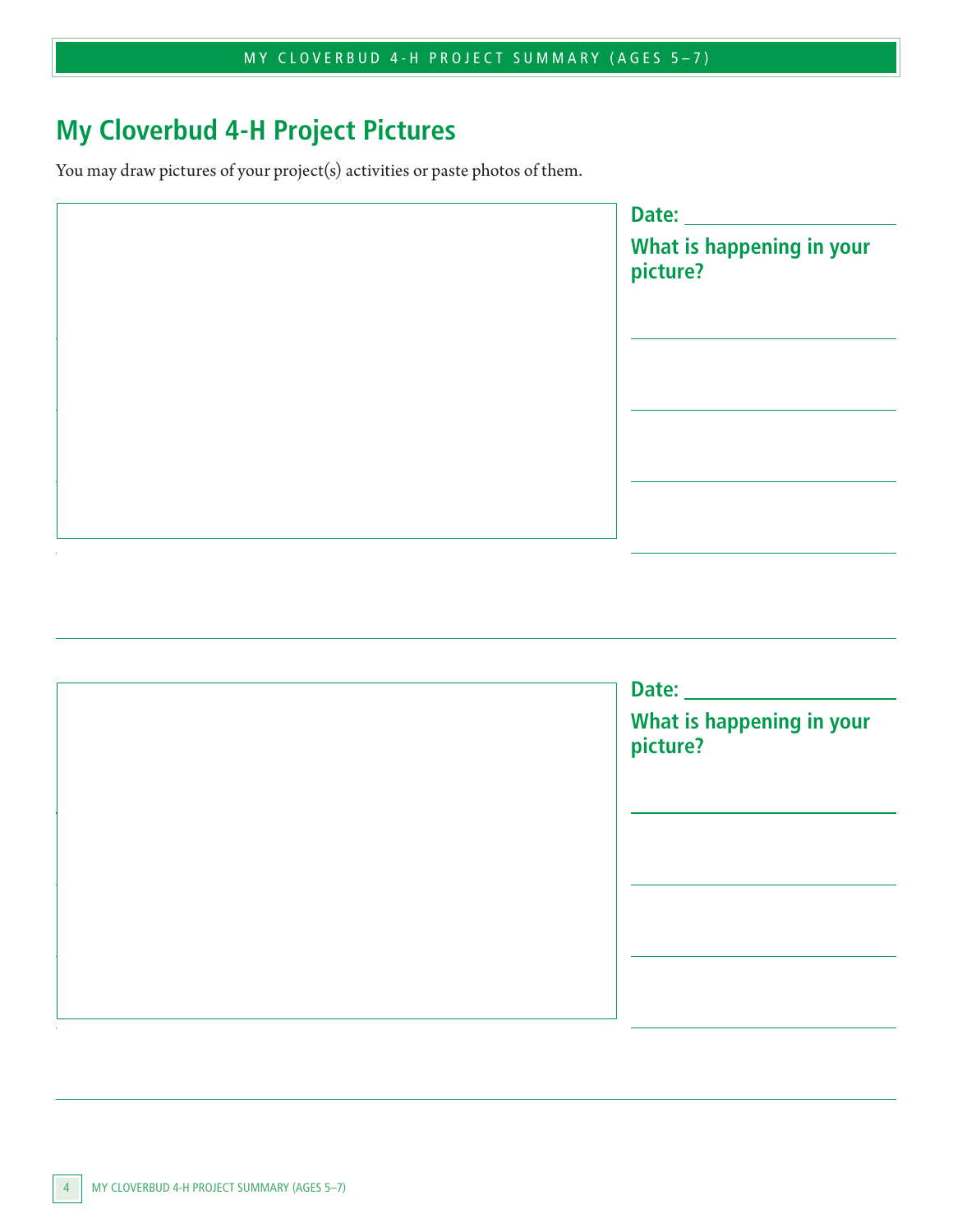

 $\overline{\phantom{0}}$ 

**Date: What is happening in your picture?**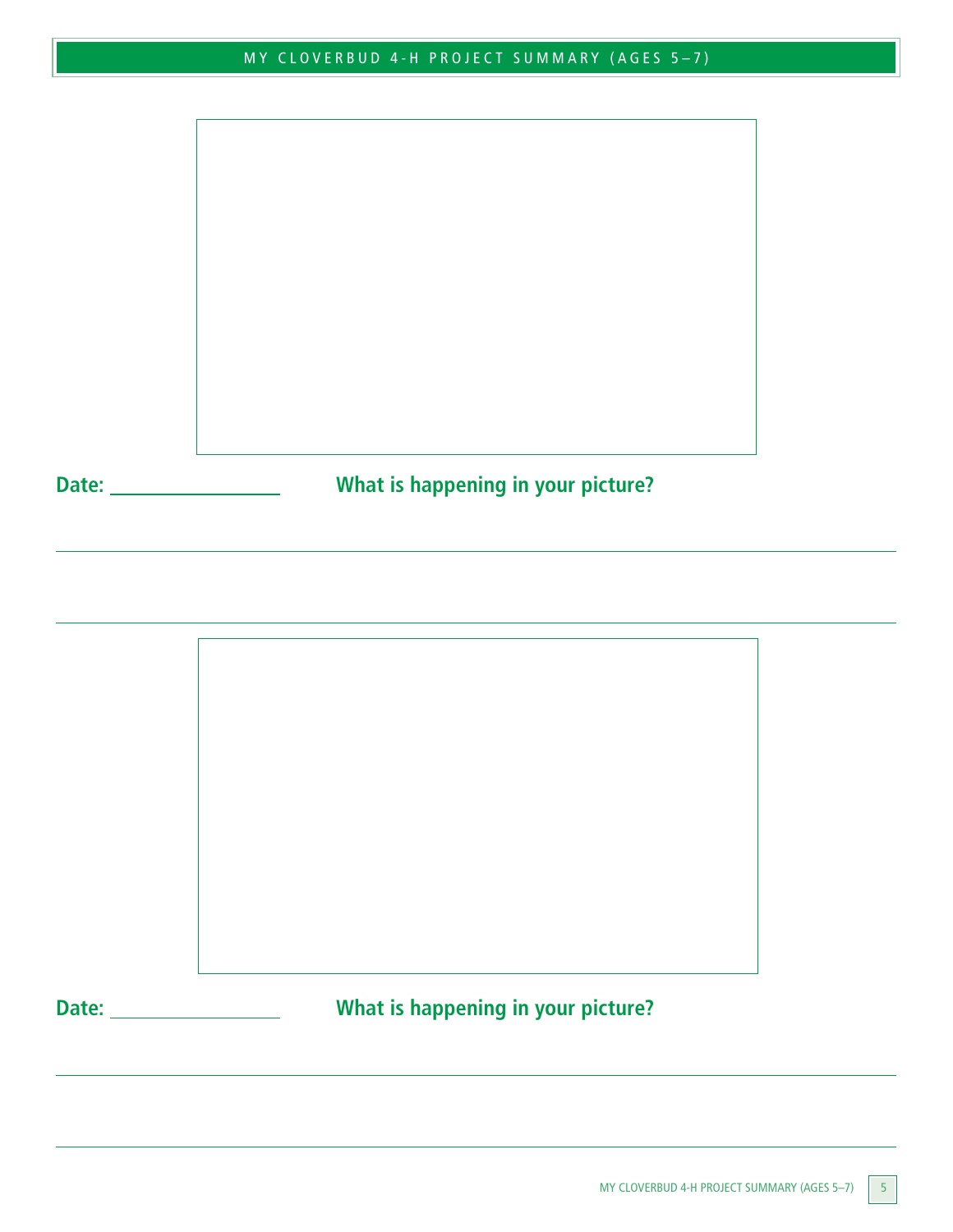

 $\overline{\phantom{0}}$ 

**Date: What is happening in your picture?**